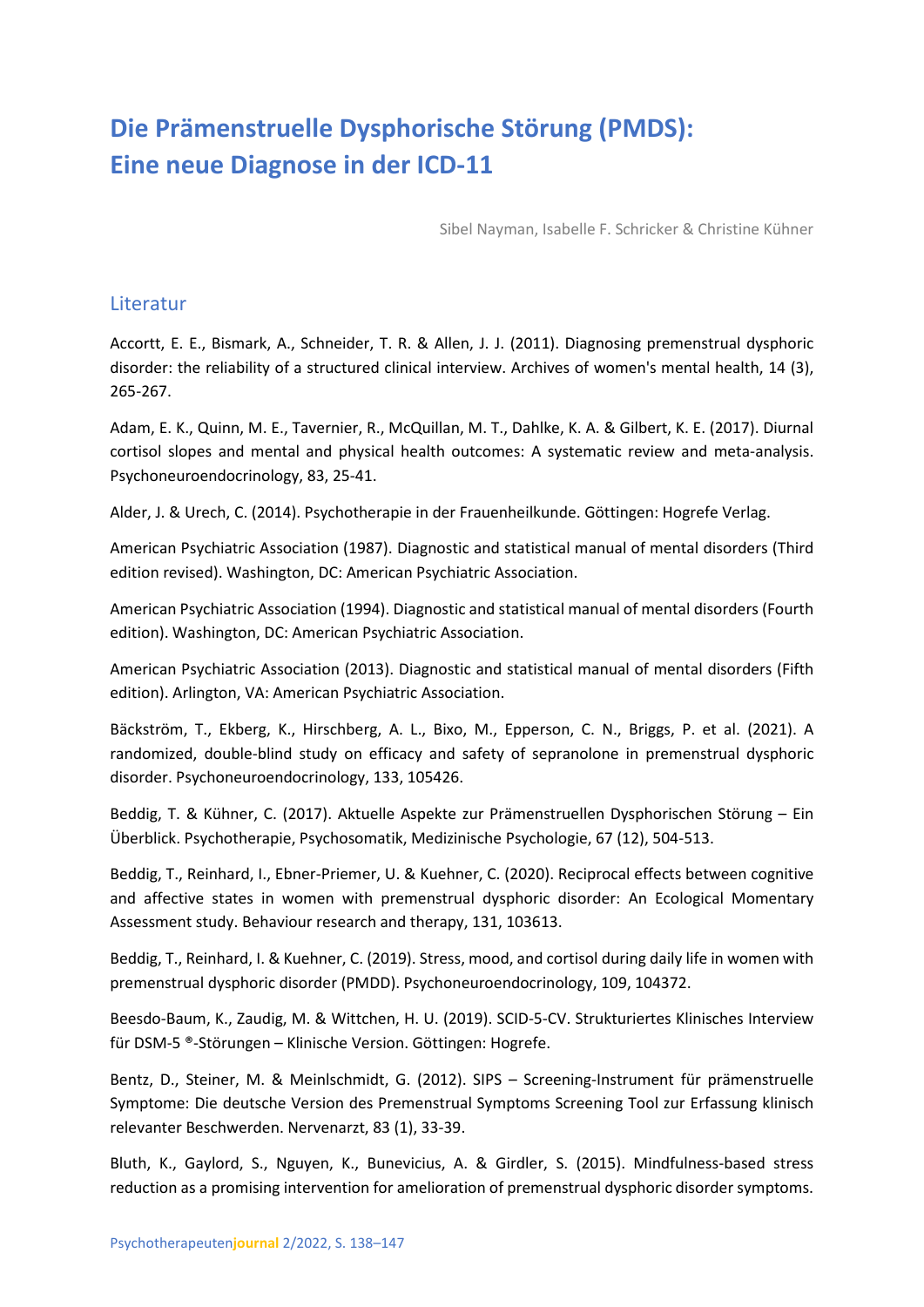Mindfulness, 6 (6), 1292-1302.

Busse, J. W., Montori, V. M., Krasnik, C., Patelis-Siotis, I. & Guyatt, G. H. (2009). Psychological intervention for premenstrual syndrome: a meta-analysis of randomized controlled trials. Psychotherapy and psychosomatics, 78 (1), 6-15.

Comasco, E., Kopp Kallner, H., Bixo, M., Hirschberg, A. L., Nyback, S., De Grauw, H. et al. (2021). Ulipristal acetate for treatment of premenstrual dysphoric disorder: a proof-of-concept randomized controlled trial. American Journal of Psychiatry, 178 (3), 256-265.

Craner, J. R., Sigmon, S. T. & Young, M. A. (2016). Self-focused attention and symptoms across menstrual cycle phases in women with and without premenstrual disorders. Cognitive Therapy and Research, 40 (1), 118-127.

Dawson, D. N., Eisenlohr-Moul, T. A., Paulson, J. L., Peters, J. R., Rubinow, D. R. & Girdler, S. S. (2018). Emotion-related impulsivity and rumination predict the perimenstrual severity and trajectory of symptoms in women with a menstrually related mood disorder. Journal of clinical psychology, 74 (4), 579-593.

Ditzen, B., Nussbeck, F., Drobnjak, S., Spörri, C., Wüest, D. & Ehlert, U. (2011). Validierung eines deutschsprachigen DSM-IV-TR basierten Fragebogens zum prämenstruellen Syndrom. Zeitschrift für Klinische Psychologie und Psychotherapie, 40 (3), 149–159.

Dorn, A., Schwenkhagen, A. & Rohde, A. (2022). PMDS als Herausforderung: Die Prämenstruelle Dysphorische Störung als schwerste Form des PMS. Stuttgart: Kohlhammer.

Dorsch, V. (2018). Die prämenstruellen Syndrome PMS und PMDS: Prämenstruelle Dysphorische Störung – Mythos oder behandlungsbedürftige Störung. Der Gynäkologe, 51, 110-116.

Dorsch, V. & Rohde, A. (2017). Frauenspezifische psychische Störungen in der Psychiatrie. In H. J. Möller, G. Laux & H. P. Kapfhammer (Hrsg.), Psychiatrie, Psychosomatik, Psychotherapie (S. 2809- 2828). Berlin: Springer.

Ehlert, U., Gaab, J. & Heinrichs, M. (2001). Psychoneuroendocrinological contributions to the etiology of depression, posttraumatic stress disorder, and stress-related bodily disorders: the role of the hypothalamus-pituitary-adrenal axis. Biological psychology, 57 (1-3), 141-152.

Eisenlohr-Moul, T. (2019). Premenstrual disorders: a primer and research agenda for psychologists. The Clinical Psychologist, 72 (1), 5-17.

Eisenlohr-Moul, T. A., Girdler, S. S., Schmalenberger, K. M., Dawson, D. N., Surana, P., Johnson, J. L. et al. (2017). Toward the reliable diagnosis of DSM-5 premenstrual dysphoric disorder: the Carolina Premenstrual Assessment Scoring System (C-PASS). American Journal of Psychiatry, 174 (1), 51-59.

Eisenlohr-Moul, T. A., Rubinow, D. R., Schiller, C. E., Johnson, J. L., Leserman, J. & Girdler, S. S. (2016). Histories of abuse predict stronger within-person covariation of ovarian steroids and mood symptoms in women with menstrually related mood disorder. Psychoneuroendocrinology, 67, 142-152.

Epperson, C. N., Steiner, M., Hartlage, S. A., Eriksson, E., Schmidt, P. J., Jones, I. et al. (2012). Premenstrual dysphoric disorder: evidence for a new category for DSM-5. American Journal of Psychiatry, 169 (5), 465-475.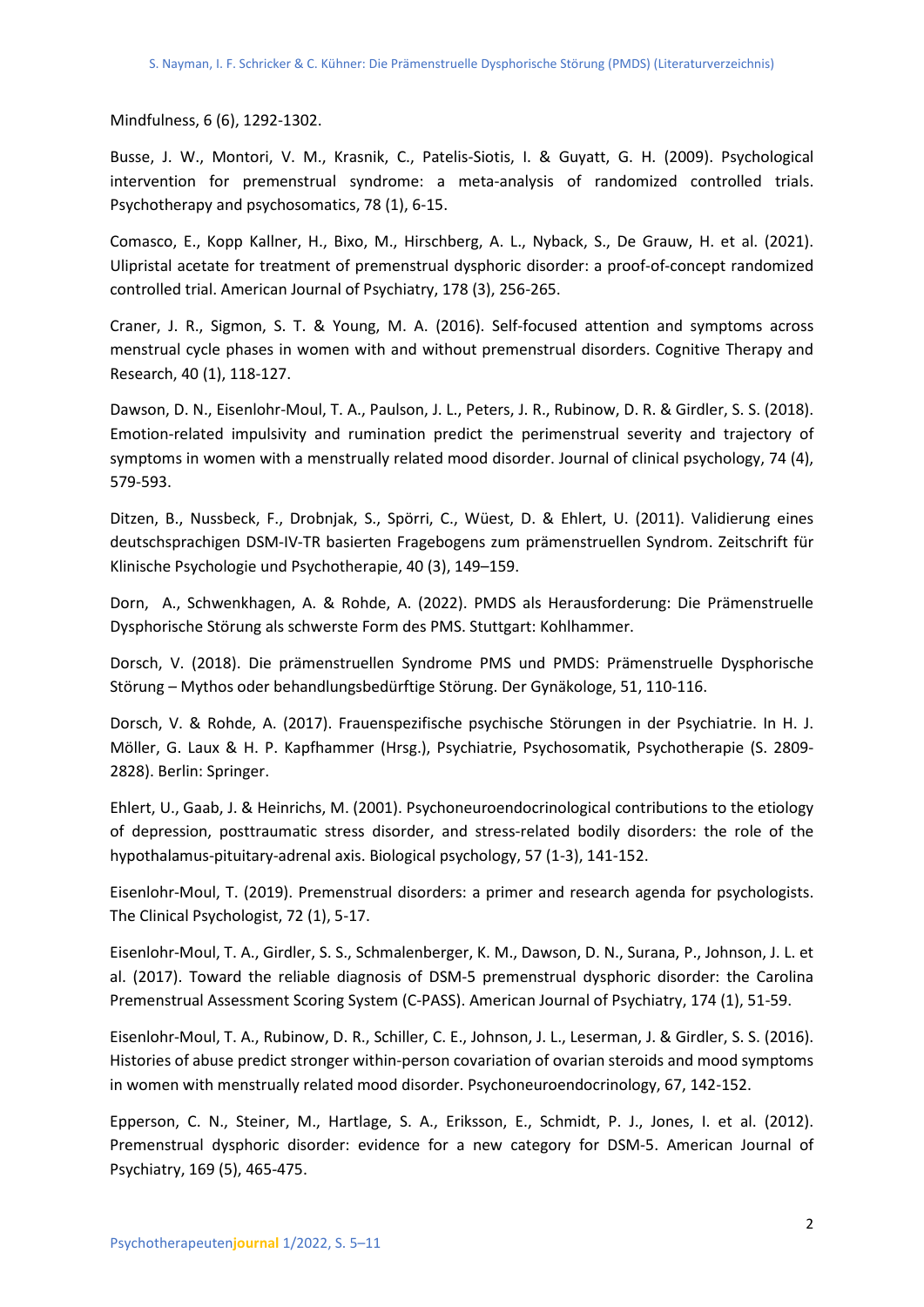Endicott, J., Nee, J. & Harrison, W. (2006). Daily Record of Severity of Problems (DRSP): reliability and validity. Archives of women's mental health, 9 (1), 41-49.

Frank, R. T. (1931). The hormonal causes of premenstrual tension. Archives of neurology & psychiatry, 26 (5), 1053-1057.

Gao, M., Qiao, M., An, L., Wang, G., Wang, J., Song, C. et al. (2021). Brain reactivity to emotional stimuli in women with premenstrual dysphoric disorder and related personality characteristics. Aging, 13 (15), 19529-19541.

Gao, M., Zhang, H., Gao, Z., Cheng, X., Sun, Y., Qiao, M. et al. (2022). Global and regional prevalence and burden for premenstrual syndrome and premenstrual dysphoric disorder: A study protocol for systematic review and meta-analysis. Medicine, 101 (1), e28528.

Girdler, S. S., Leserman, J., Bunevicius, R., Klatzkin, R., Pedersen, C. A. & Light, K. C. (2007). Persistent alterations in biological profiles in women with abuse histories: influence of premenstrual dysphoric disorder. Health psychology, 26 (2), 201-213.

Girdler, S. S., Sherwood, A., Hinderliter, A. L., Leserman, J., Costello, N. L., Straneva, P. A. et al. (2003). Biological correlates of abuse in women with premenstrual dysphoric disorder and healthy controls. Psychosomatic medicine, 65 (5), 849-856.

Greene, R. & Dalton, K. (1953). The premenstrual syndrome. British Medical Journal, 1 (4818), 1007- 1014.

Han, J., Cha, Y. & Kim, S. (2019). Effect of psychosocial interventions on the severity of premenstrual syndrome: a meta-analysis. Journal of Psychosomatic Obstetrics & Gynecology, 40 (3), 176-184.

Hantsoo, L. & Epperson, C. N. (2015). Premenstrual dysphoric disorder: epidemiology and treatment. Current psychiatry reports, 17 (11), 87.

Hantsoo, L. & Riddle, J. (2021). Treatment of Premenstrual Dysphoric Disorder (PMDD): Advances and Challenges. Advances in Psychiatry and Behavioral Health, 1 (1), 91-106.

Hartlage, S. A., Breaux, C. A. & Yonkers, K. A. (2014). Addressing concerns about the inclusion of premenstrual dysphoric disorder in DSM-5. The Journal of clinical psychiatry, 75 (1), 70-76.

Hartlage, S. A. & Gehlert, S. (2001). Differentiating premenstrual dysphoric disorder from premenstrual exacerbations of other disorders: A methods dilemma. Clinical Psychology: Science and Practice, 8 (2), 242-253.

Huang, Y., Zhou, R., Wu, M., Wang, Q. & Zhao, Y. (2015). Premenstrual syndrome is associated with blunted cortisol reactivity to the TSST. Stress, 18 (2), 160-168.

Hunter, M. S., Ussher, J. M., Cariss, M., Browne, S., Jelley, R. & Katz, M. (2002). Medical (fluoxetine) and psychological (cognitive-behavioural therapy) treatment for premenstrual dysphoric disorder: a study of treatment processes. Journal of Psychosomatic research, 53 (3), 811-817.

Janda, C., Kues, J. N., Andersson, G., Kleinstäuber, M. & Weise, C. (2017). A symptom diary to assess severe premenstrual syndrome and premenstrual dysphoric disorder. Women & health, 57 (7), 837- 854.

Kepple, A. L., Lee, E. E., Haq, N., Rubinow, D. R. & Schmidt, P. J. (2016). History of postpartum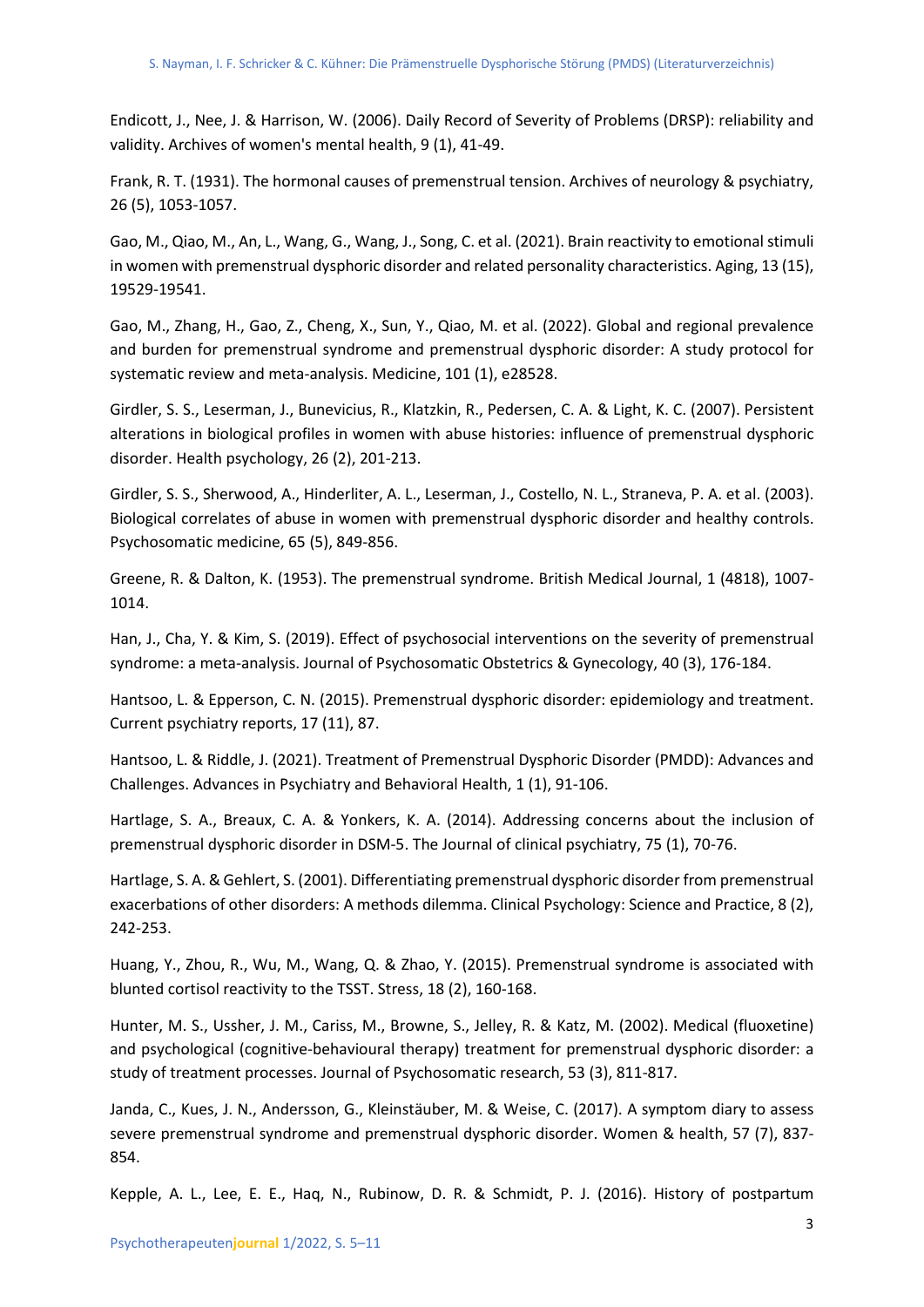depression in a clinic-based sample of women with premenstrual dysphoric disorder. The Journal of clinical psychiatry, 77 (4), e415-e420.

Kendler, K. S., Karkowski, L. M., Corey, L. A. & Neale, M. C. (1998). Longitudinal population-based twin study of retrospectively reported premenstrual symptoms and lifetime major depression. American Journal of Psychiatry, 155 (9), 1234–1240.

Kendler, K. S., Silberg, J. L., Neale, M.C., Kessler, R. C., Heath, A. C. & Eaves, L. J. (1992). Genetic and environmental factors in the aetiology of menstrual, premenstrual and neurotic symptoms: a population-based twin study. Psychological Medicine, 22 (1), 85-100.

Kleinstäuber, M., Witthöft, M., & Hiller, W. (2012). Cognitive-behavioral and pharmacological interventions for premenstrual syndrome or premenstrual dysphoric disorder: a meta-analysis. Journal of clinical psychology in medical settings, 19 (3), 308-319.

Kuehner, C. (2017). Why is depression more common among women than among men? The Lancet Psychiatry, 4 (2), 146-158.

Kuehner, C. & Nayman, S. (2021). Premenstrual exacerbations of mood disorders: Findings and knowledge gaps. Current psychiatry reports, 23, 78.

Kulkarni, J., Leyden, O., Gavrilidis, E., Thew, C. & Thomas, E. H. (2022). The prevalence of early life trauma in premenstrual dysphoric disorder (PMDD). Psychiatry research, 308, 114381.

Lopez, L. M., Kaptein, A. A. & Helmerhorst, F. M. (2012). Oral contraceptives containing drospirenone for premenstrual syndrome. Cochrane database of systematic reviews, 2, CD006586.

Lundin, C., Danielsson, K. G., Bixo, M., Moby, L., Bengtsdotter, H., Jawad, I. et al. (2017). Combined oral contraceptive use is associated with both improvement and worsening of mood in the different phases of the treatment cycle - a double-blind, placebo-controlled randomized trial. Psychoneuroendocrinology, 76, 135-143.

Martini, J., Wittchen, H. U., Soares, C. N., Rieder, A. & Steiner, M. (2009). New women-specific diagnostic modules: the Composite International Diagnostic Interview for Women (CIDI-VENUS). Archives of women's mental health, 12 (5), 281-289.

Mattina, G. F. & Steiner, M. (2020). Premenstrual dysphoric disorder. In J. Rennó Jr., G. Valadares, A. Cantilino, J. Mendes-Ribeiro, R. Rocha, & A. Geraldo da Silva (Hrsg.), Women's mental health (S. 73- 93). Cham: Springer Nature Switzerland AG.

Miller, A., Vo, H., Huo, L., Roca, C., Schmidt, P. J. & Rubinow, D. R. (2010). Estrogen receptor alpha (ESR-1) associations with psychological traits in women with PMDD and controls. Journal of psychiatric research, 44 (12), 788-794.

Nayman, S., Beddig, T., Reinhard, I. & Kuehner, C. (under review). Effects of cognitive emotion regulation strategies on mood and cortisol in daily life in women with Premenstrual Dysphoric Disorder.

Osborn, E., Brooks, J., O'Brien, P. M. S. & Wittkowski, A. (2021). Suicidality in women with premenstrual dysphoric disorder: a systematic literature review. Archives of women's mental health, 24 (2), 173-184.

Osborn, E., Wittkowski, A., Brooks, J., Briggs, P. E. & O'Brien, P. S. (2020). Women's experiences of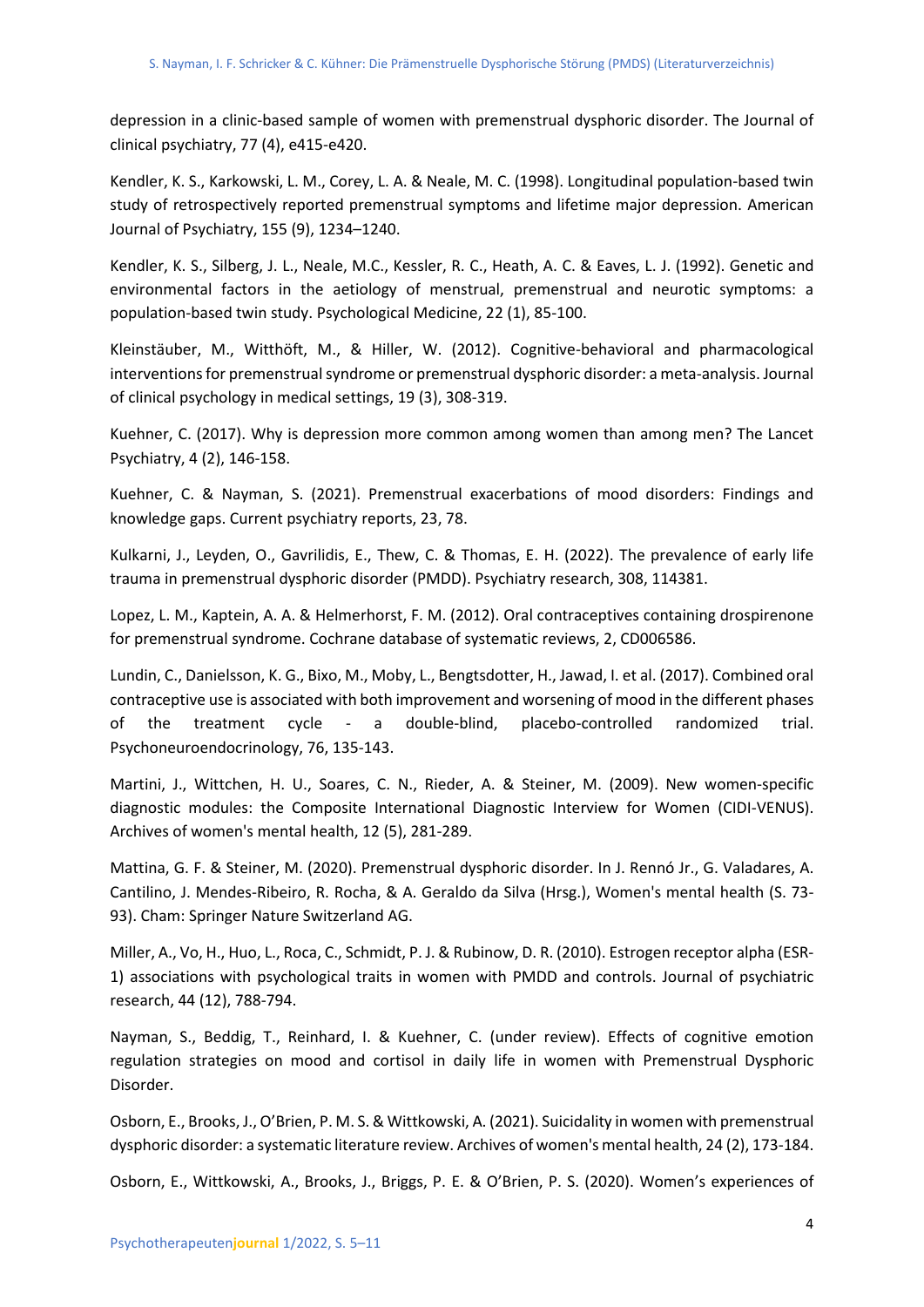receiving a diagnosis of premenstrual dysphoric disorder: a qualitative investigation. BMC Women's Health, 20 (1), 242.

Owens, S. A. & Eisenlohr-Moul, T. (2018). Suicide risk and the menstrual cycle: a review of candidate RDoC mechanisms. Current psychiatry reports, 20 (11), 106.

Pereira, D., Pessoa, A. R., Madeira, N., Macedo, A. & Pereira, A. T. (2021). Association between premenstrual dysphoric disorder and perinatal depression: a systematic review. Archives of Women's Mental Health, 25, 61-70.

Petersen, N., London, E. D., Liang, L., Ghahremani, D. G., Gerards, R., Goldman, L. et al. (2016). Emotion regulation in women with premenstrual dysphoric disorder. Archives of women's mental health, 19 (5), 891-898.

Pilver, C. E., Levy, B. R., Libby, D. J. & Desai, R. A. (2011). Posttraumatic stress disorder and trauma characteristics are correlates of premenstrual dysphoric disorder. Archives of women's mental health, 14 (5), 383-393.

Reed, G. M., First, M. B., Kogan, C. S., Hyman, S. E., Gureje, O., Gaebel, W. et al. (2019). Innovations and changes in the ICD-11 classification of mental, behavioural and neurodevelopmental disorders. World Psychiatry, 18 (1), 3-19.

Rohde, A. (2019). PMS und PMDS – Behandlungsmöglichkeiten in der Frauenarztpraxis, wenn die psychischen Symptome im Vordergrund stehen. Deutsche Gesellschaft für Psychosomatische Frauenheilkunde und Geburtshilfe e.V. Verfügbar unter: https://dgpfg.de/blog/https-dgpfg-de-wpcontent-uploads-2019-05-gyne-2-19-pdf/ [24.02.2022].

Rohde, A., Dorn, A. & Hocke, A. (2017). Psychosomatik in der Gynäkologie. Kompaktes Wissen – Konkretes Handeln. Stuttgart: Schattauer.

Schmalenberger, K. M., Tauseef, H. A., Barone, J. C., Owens, S. A., Lieberman, L., Jarczok, M. N. et al. (2021). How to study the menstrual cycle: Practical tools and recommendations. Psychoneuroendocrinology, 123, 104895.

Schweizer-Schubert, S., Gordon, J. L., Eisenlohr-Moul, T. A., Meltzer-Brody, S., Schmalenberger, K. M., Slopien, R. et al. (2021). Steroid hormone sensitivity in reproductive mood disorders: on the role of the GABAA receptor complex and stress during hormonal transitions. Frontiers in Medicine, 7, 479646.

Segebladh, B., Borgström, A., Nyberg, S., Bixo, M. & Sundström-Poromaa, I. (2009). Evaluation of different add-back estradiol and progesterone treatments to gonadotropin-releasing hormone agonist treatment in patients with premenstrual dysphoric disorder. American journal of obstetrics and gynecology, 201 (2), 139-e1-139.e8.

Sepede, G., Brunetti, M. & Di Giannantonio, M. (2020). Comorbid premenstrual dysphoric disorder in women with bipolar disorder: management challenges. Neuropsychiatric Disease and Treatment, 16, 415-426.

Steiner, M., Macdougall, M. & Brown, E. (2003). The Premenstrual Symptoms Screening Tool (PSST) for clinicians. Archives of Women's Mental Health, 6 (3), 203-209.

Weise, C., Kaiser, G., Janda, C., Kues, J. N., Andersson, G., Strahler, J. et al. (2019). Internet-based cognitive-behavioural intervention for women with premenstrual dysphoric disorder: a randomized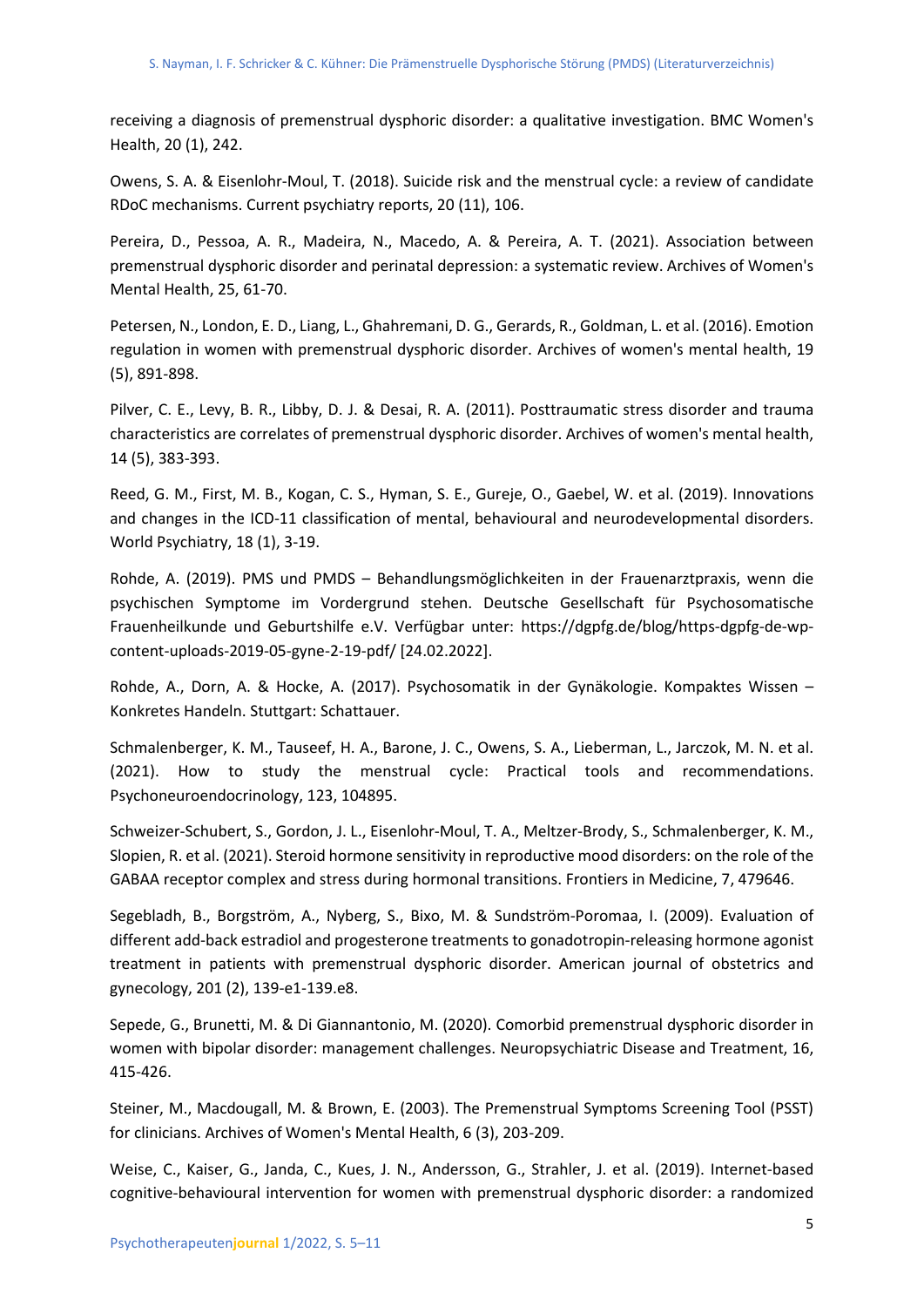controlled trial. Psychotherapy and psychosomatics, 88 (1), 16-29.

Wittchen, H. U., Becker, E., Lieb, R. & Krause, P. (2002). Prevalence, incidence and stability of premenstrual dysphoric disorder in the community. Psychological medicine, 32 (1), 119-132.

World Health Organization (WHO) (2019). ICD-11 for mortality and morbidity statistics (ICD-11 MMS). Verfügbar unter: https://icd.who.int/browse11/l-m/en [24.02.2022].

World Health Organization (WHO) (2022). GA34.41 Premenstrual dysphoric disorder. ICD-11 for Mortality and Morbidity Statistics (Version: 02/2022). Verfügbar unter: https://icd.who.int/browse11/l-m/en [24.02.2022].

Yen, J. Y., Lin, P. C., Huang, M. F., Chou, W. P., Long, C. Y. & Ko, C. H. (2020). Association between generalized anxiety disorder and premenstrual dysphoric disorder in a diagnostic interviewing study. International Journal of Environmental Research and Public Health, 17 (3), 988.

Yen, J. Y., Wang, P. W., Su, C. H., Liu, T. L., Long, C. Y. & Ko, C. H. (2018). Estrogen levels, emotion regulation, and emotional symptoms of women with premenstrual dysphoric disorder: The moderating effect of estrogen receptor 1α polymorphism. Progress in Neuro-Psychopharmacology and Biological Psychiatry, 82, 216-223.

Accortt, E. E., Bismark, A., Schneider, T. R. & Allen, J. J. (2011). Diagnosing premenstrual dysphoric disorder: the reliability of a structured clinical interview. Archives of women's mental health, 14 (3), 265-267.

Adam, E. K., Quinn, M. E., Tavernier, R., McQuillan, M. T., Dahlke, K. A. & Gilbert, K. E. (2017). Diurnal cortisol slopes and mental and physical health outcomes: A systematic review and meta-analysis. Psychoneuroendocrinology, 83, 25-41.

Alder, J. & Urech, C. (2014). Psychotherapie in der Frauenheilkunde. Göttingen: Hogrefe Verlag.

American Psychiatric Association (1987). Diagnostic and statistical manual of mental disorders (Third edition revised). Washington, DC: American Psychiatric Association.

American Psychiatric Association (1994). Diagnostic and statistical manual of mental disorders (Fourth edition). Washington, DC: American Psychiatric Association.

American Psychiatric Association (2013). Diagnostic and statistical manual of mental disorders (Fifth edition). Arlington, VA: American Psychiatric Association.

Bäckström, T., Ekberg, K., Hirschberg, A. L., Bixo, M., Epperson, C. N., Briggs, P. et al. (2021). A randomized, double-blind study on efficacy and safety of sepranolone in premenstrual dysphoric disorder. Psychoneuroendocrinology, 133, 105426.

Beddig, T. & Kühner, C. (2017). Aktuelle Aspekte zur Prämenstruellen Dysphorischen Störung – Ein Überblick. Psychotherapie, Psychosomatik, Medizinische Psychologie, 67 (12), 504-513.

Beddig, T., Reinhard, I., Ebner-Priemer, U. & Kuehner, C. (2020). Reciprocal effects between cognitive and affective states in women with premenstrual dysphoric disorder: An Ecological Momentary Assessment study. Behaviour research and therapy, 131, 103613.

Beddig, T., Reinhard, I. & Kuehner, C. (2019). Stress, mood, and cortisol during daily life in women with premenstrual dysphoric disorder (PMDD). Psychoneuroendocrinology, 109, 104372.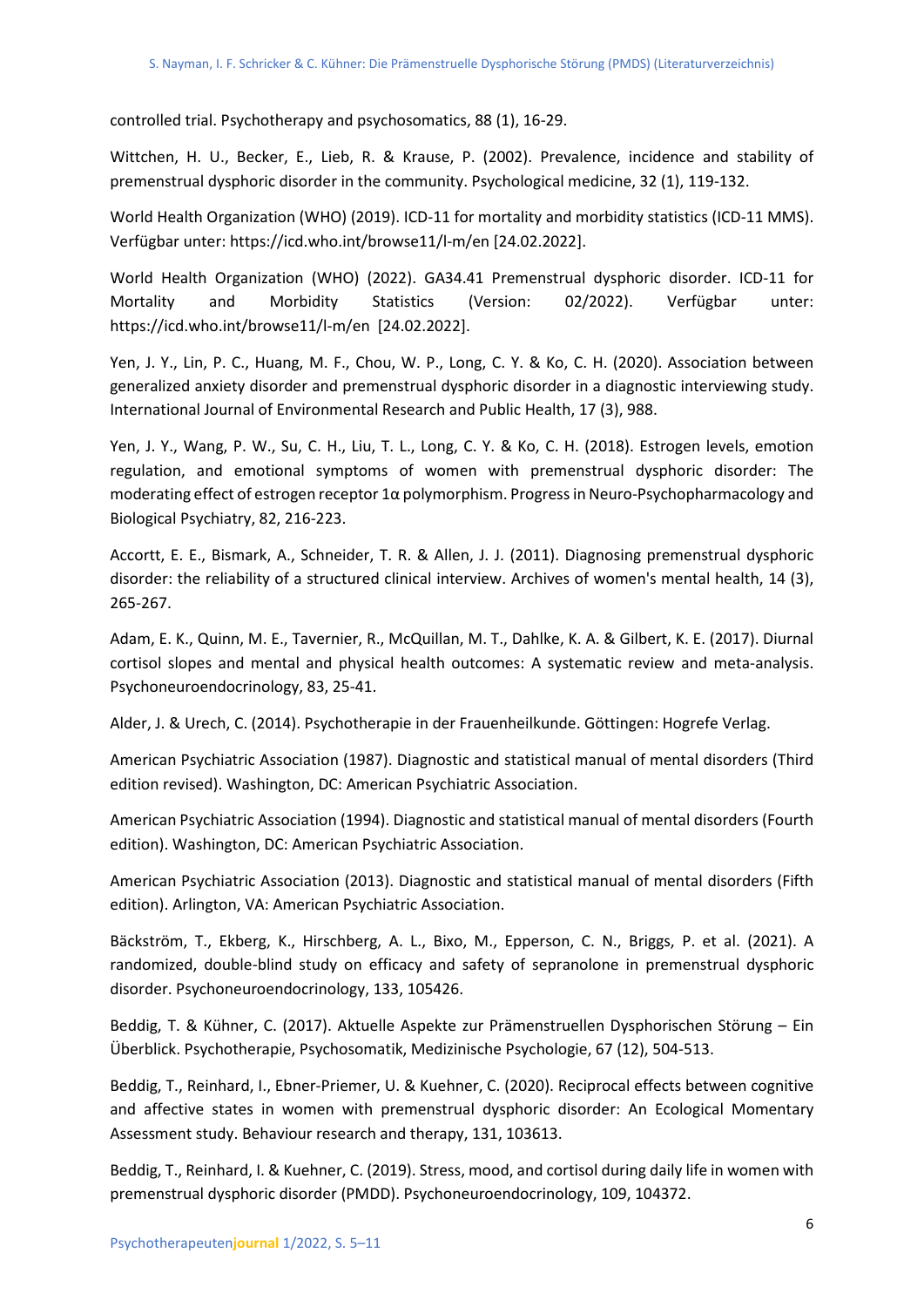Beesdo-Baum, K., Zaudig, M. & Wittchen, H. U. (2019). SCID-5-CV. Strukturiertes Klinisches Interview für DSM-5 ®-Störungen – Klinische Version. Göttingen: Hogrefe.

Bentz, D., Steiner, M. & Meinlschmidt, G. (2012). SIPS – Screening-Instrument für prämenstruelle Symptome: Die deutsche Version des Premenstrual Symptoms Screening Tool zur Erfassung klinisch relevanter Beschwerden. Nervenarzt, 83 (1), 33-39.

Bluth, K., Gaylord, S., Nguyen, K., Bunevicius, A. & Girdler, S. (2015). Mindfulness-based stress reduction as a promising intervention for amelioration of premenstrual dysphoric disorder symptoms. Mindfulness, 6 (6), 1292-1302.

Busse, J. W., Montori, V. M., Krasnik, C., Patelis-Siotis, I. & Guyatt, G. H. (2009). Psychological intervention for premenstrual syndrome: a meta-analysis of randomized controlled trials. Psychotherapy and psychosomatics, 78 (1), 6-15.

Comasco, E., Kopp Kallner, H., Bixo, M., Hirschberg, A. L., Nyback, S., De Grauw, H. et al. (2021). Ulipristal acetate for treatment of premenstrual dysphoric disorder: a proof-of-concept randomized controlled trial. American Journal of Psychiatry, 178 (3), 256-265.

Craner, J. R., Sigmon, S. T. & Young, M. A. (2016). Self-focused attention and symptoms across menstrual cycle phases in women with and without premenstrual disorders. Cognitive Therapy and Research, 40 (1), 118-127.

Dawson, D. N., Eisenlohr-Moul, T. A., Paulson, J. L., Peters, J. R., Rubinow, D. R. & Girdler, S. S. (2018). Emotion-related impulsivity and rumination predict the perimenstrual severity and trajectory of symptoms in women with a menstrually related mood disorder. Journal of clinical psychology, 74 (4), 579-593.

Ditzen, B., Nussbeck, F., Drobnjak, S., Spörri, C., Wüest, D. & Ehlert, U. (2011). Validierung eines deutschsprachigen DSM-IV-TR basierten Fragebogens zum prämenstruellen Syndrom. Zeitschrift für Klinische Psychologie und Psychotherapie, 40 (3), 149–159.

Dorn, A., Schwenkhagen, A. & Rohde, A. (2022). PMDS als Herausforderung: Die Prämenstruelle Dysphorische Störung als schwerste Form des PMS. Stuttgart: Kohlhammer.

Dorsch, V. (2018). Die prämenstruellen Syndrome PMS und PMDS: Prämenstruelle Dysphorische Störung – Mythos oder behandlungsbedürftige Störung. Der Gynäkologe, 51, 110-116.

Dorsch, V. & Rohde, A. (2017). Frauenspezifische psychische Störungen in der Psychiatrie. In H. J. Möller, G. Laux & H. P. Kapfhammer (Hrsg.), Psychiatrie, Psychosomatik, Psychotherapie (S. 2809- 2828). Berlin: Springer.

Ehlert, U., Gaab, J. & Heinrichs, M. (2001). Psychoneuroendocrinological contributions to the etiology of depression, posttraumatic stress disorder, and stress-related bodily disorders: the role of the hypothalamus-pituitary-adrenal axis. Biological psychology, 57 (1-3), 141-152.

Eisenlohr-Moul, T. (2019). Premenstrual disorders: a primer and research agenda for psychologists. The Clinical Psychologist, 72 (1), 5-17.

Eisenlohr-Moul, T. A., Girdler, S. S., Schmalenberger, K. M., Dawson, D. N., Surana, P., Johnson, J. L. et al. (2017). Toward the reliable diagnosis of DSM-5 premenstrual dysphoric disorder: the Carolina Premenstrual Assessment Scoring System (C-PASS). American Journal of Psychiatry, 174 (1), 51-59.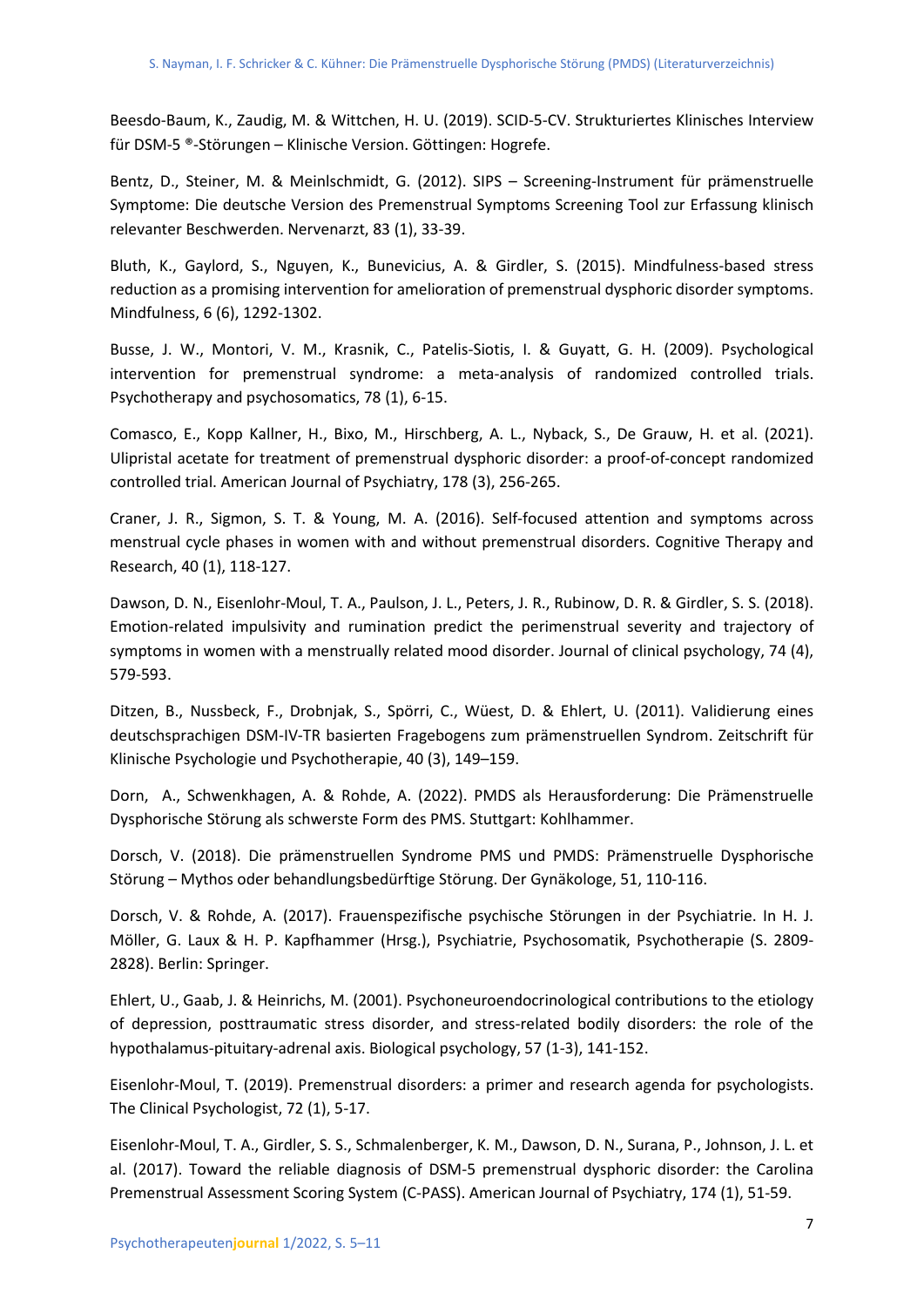Eisenlohr-Moul, T. A., Rubinow, D. R., Schiller, C. E., Johnson, J. L., Leserman, J. & Girdler, S. S. (2016). Histories of abuse predict stronger within-person covariation of ovarian steroids and mood symptoms in women with menstrually related mood disorder. Psychoneuroendocrinology, 67, 142-152.

Epperson, C. N., Steiner, M., Hartlage, S. A., Eriksson, E., Schmidt, P. J., Jones, I. et al. (2012). Premenstrual dysphoric disorder: evidence for a new category for DSM-5. American Journal of Psychiatry, 169 (5), 465-475.

Endicott, J., Nee, J. & Harrison, W. (2006). Daily Record of Severity of Problems (DRSP): reliability and validity. Archives of women's mental health, 9 (1), 41-49.

Frank, R. T. (1931). The hormonal causes of premenstrual tension. Archives of neurology & psychiatry, 26 (5), 1053-1057.

Gao, M., Qiao, M., An, L., Wang, G., Wang, J., Song, C. et al. (2021). Brain reactivity to emotional stimuli in women with premenstrual dysphoric disorder and related personality characteristics. Aging, 13 (15), 19529-19541.

Gao, M., Zhang, H., Gao, Z., Cheng, X., Sun, Y., Qiao, M. et al. (2022). Global and regional prevalence and burden for premenstrual syndrome and premenstrual dysphoric disorder: A study protocol for systematic review and meta-analysis. Medicine, 101 (1), e28528.

Girdler, S. S., Leserman, J., Bunevicius, R., Klatzkin, R., Pedersen, C. A. & Light, K. C. (2007). Persistent alterations in biological profiles in women with abuse histories: influence of premenstrual dysphoric disorder. Health psychology, 26 (2), 201-213.

Girdler, S. S., Sherwood, A., Hinderliter, A. L., Leserman, J., Costello, N. L., Straneva, P. A. et al. (2003). Biological correlates of abuse in women with premenstrual dysphoric disorder and healthy controls. Psychosomatic medicine, 65 (5), 849-856.

Greene, R. & Dalton, K. (1953). The premenstrual syndrome. British Medical Journal, 1 (4818), 1007- 1014.

Han, J., Cha, Y. & Kim, S. (2019). Effect of psychosocial interventions on the severity of premenstrual syndrome: a meta-analysis. Journal of Psychosomatic Obstetrics & Gynecology, 40 (3), 176-184.

Hantsoo, L. & Epperson, C. N. (2015). Premenstrual dysphoric disorder: epidemiology and treatment. Current psychiatry reports, 17 (11), 87.

Hantsoo, L. & Riddle, J. (2021). Treatment of Premenstrual Dysphoric Disorder (PMDD): Advances and Challenges. Advances in Psychiatry and Behavioral Health, 1 (1), 91-106.

Hartlage, S. A., Breaux, C. A. & Yonkers, K. A. (2014). Addressing concerns about the inclusion of premenstrual dysphoric disorder in DSM-5. The Journal of clinical psychiatry, 75 (1), 70-76.

Hartlage, S. A. & Gehlert, S. (2001). Differentiating premenstrual dysphoric disorder from premenstrual exacerbations of other disorders: A methods dilemma. Clinical Psychology: Science and Practice, 8 (2), 242-253.

Huang, Y., Zhou, R., Wu, M., Wang, Q. & Zhao, Y. (2015). Premenstrual syndrome is associated with blunted cortisol reactivity to the TSST. Stress, 18 (2), 160-168.

Hunter, M. S., Ussher, J. M., Cariss, M., Browne, S., Jelley, R. & Katz, M. (2002). Medical (fluoxetine)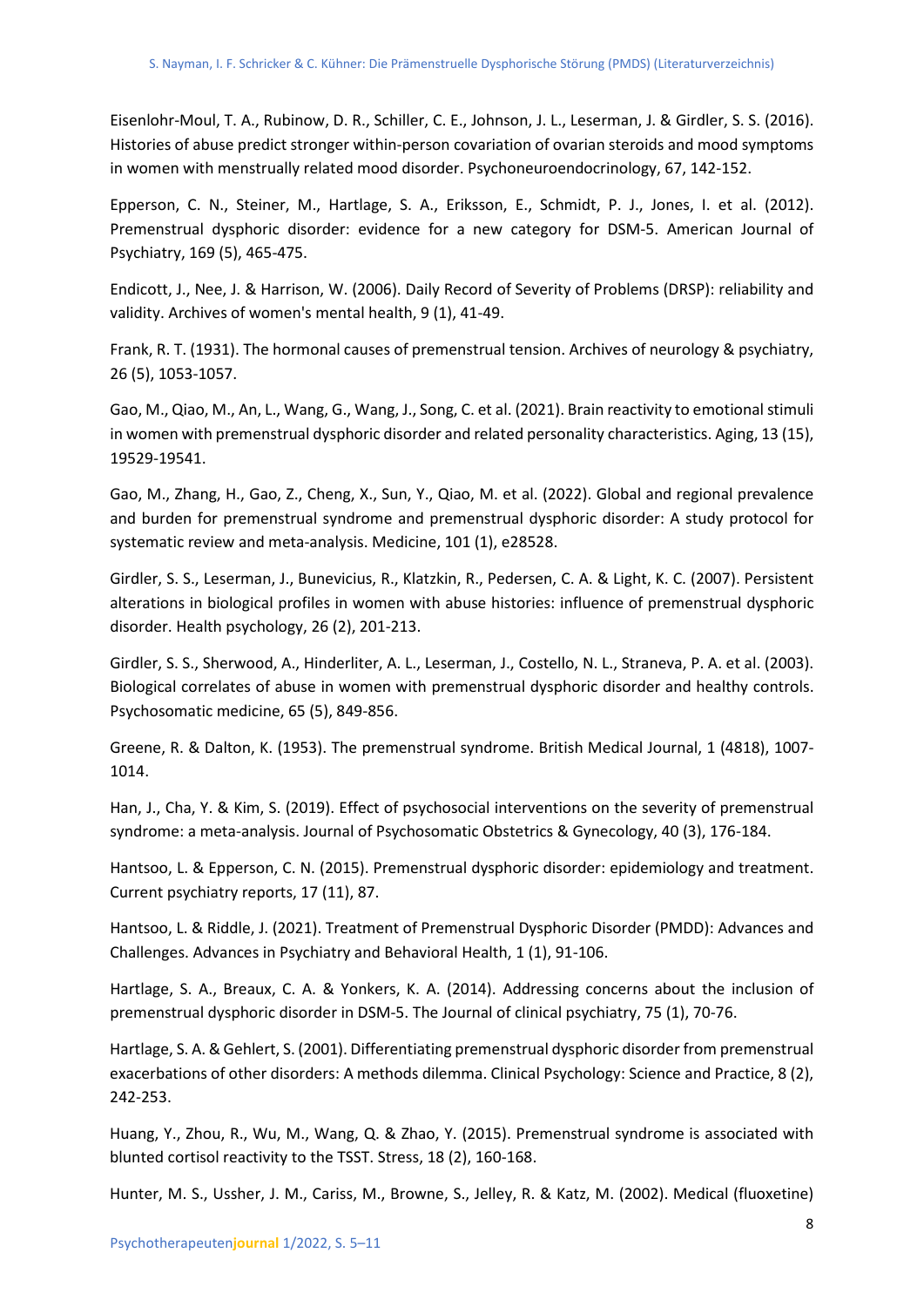and psychological (cognitive-behavioural therapy) treatment for premenstrual dysphoric disorder: a study of treatment processes. Journal of Psychosomatic research, 53 (3), 811-817.

Janda, C., Kues, J. N., Andersson, G., Kleinstäuber, M. & Weise, C. (2017). A symptom diary to assess severe premenstrual syndrome and premenstrual dysphoric disorder. Women & health, 57 (7), 837- 854.

Kepple, A. L., Lee, E. E., Haq, N., Rubinow, D. R. & Schmidt, P. J. (2016). History of postpartum depression in a clinic-based sample of women with premenstrual dysphoric disorder. The Journal of clinical psychiatry, 77 (4), e415-e420.

Kendler, K. S., Karkowski, L. M., Corey, L. A. & Neale, M. C. (1998). Longitudinal population-based twin study of retrospectively reported premenstrual symptoms and lifetime major depression. American Journal of Psychiatry, 155 (9), 1234–1240.

Kendler, K. S., Silberg, J. L., Neale, M.C., Kessler, R. C., Heath, A. C. & Eaves, L. J. (1992). Genetic and environmental factors in the aetiology of menstrual, premenstrual and neurotic symptoms: a population-based twin study. Psychological Medicine, 22 (1), 85-100.

Kleinstäuber, M., Witthöft, M., & Hiller, W. (2012). Cognitive-behavioral and pharmacological interventions for premenstrual syndrome or premenstrual dysphoric disorder: a meta-analysis. Journal of clinical psychology in medical settings, 19 (3), 308-319.

Kuehner, C. (2017). Why is depression more common among women than among men? The Lancet Psychiatry, 4 (2), 146-158.

Kuehner, C. & Nayman, S. (2021). Premenstrual exacerbations of mood disorders: Findings and knowledge gaps. Current psychiatry reports, 23, 78.

Kulkarni, J., Leyden, O., Gavrilidis, E., Thew, C. & Thomas, E. H. (2022). The prevalence of early life trauma in premenstrual dysphoric disorder (PMDD). Psychiatry research, 308, 114381.

Lopez, L. M., Kaptein, A. A. & Helmerhorst, F. M. (2012). Oral contraceptives containing drospirenone for premenstrual syndrome. Cochrane database of systematic reviews, 2, CD006586.

Lundin, C., Danielsson, K. G., Bixo, M., Moby, L., Bengtsdotter, H., Jawad, I. et al. (2017). Combined oral contraceptive use is associated with both improvement and worsening of mood in the different phases of the treatment cycle - a double-blind, placebo-controlled randomized trial. Psychoneuroendocrinology, 76, 135-143.

Martini, J., Wittchen, H. U., Soares, C. N., Rieder, A. & Steiner, M. (2009). New women-specific diagnostic modules: the Composite International Diagnostic Interview for Women (CIDI-VENUS). Archives of women's mental health, 12 (5), 281-289.

Mattina, G. F. & Steiner, M. (2020). Premenstrual dysphoric disorder. In J. Rennó Jr., G. Valadares, A. Cantilino, J. Mendes-Ribeiro, R. Rocha, & A. Geraldo da Silva (Hrsg.), Women's mental health (S. 73- 93). Cham: Springer Nature Switzerland AG.

Miller, A., Vo, H., Huo, L., Roca, C., Schmidt, P. J. & Rubinow, D. R. (2010). Estrogen receptor alpha (ESR-1) associations with psychological traits in women with PMDD and controls. Journal of psychiatric research, 44 (12), 788-794.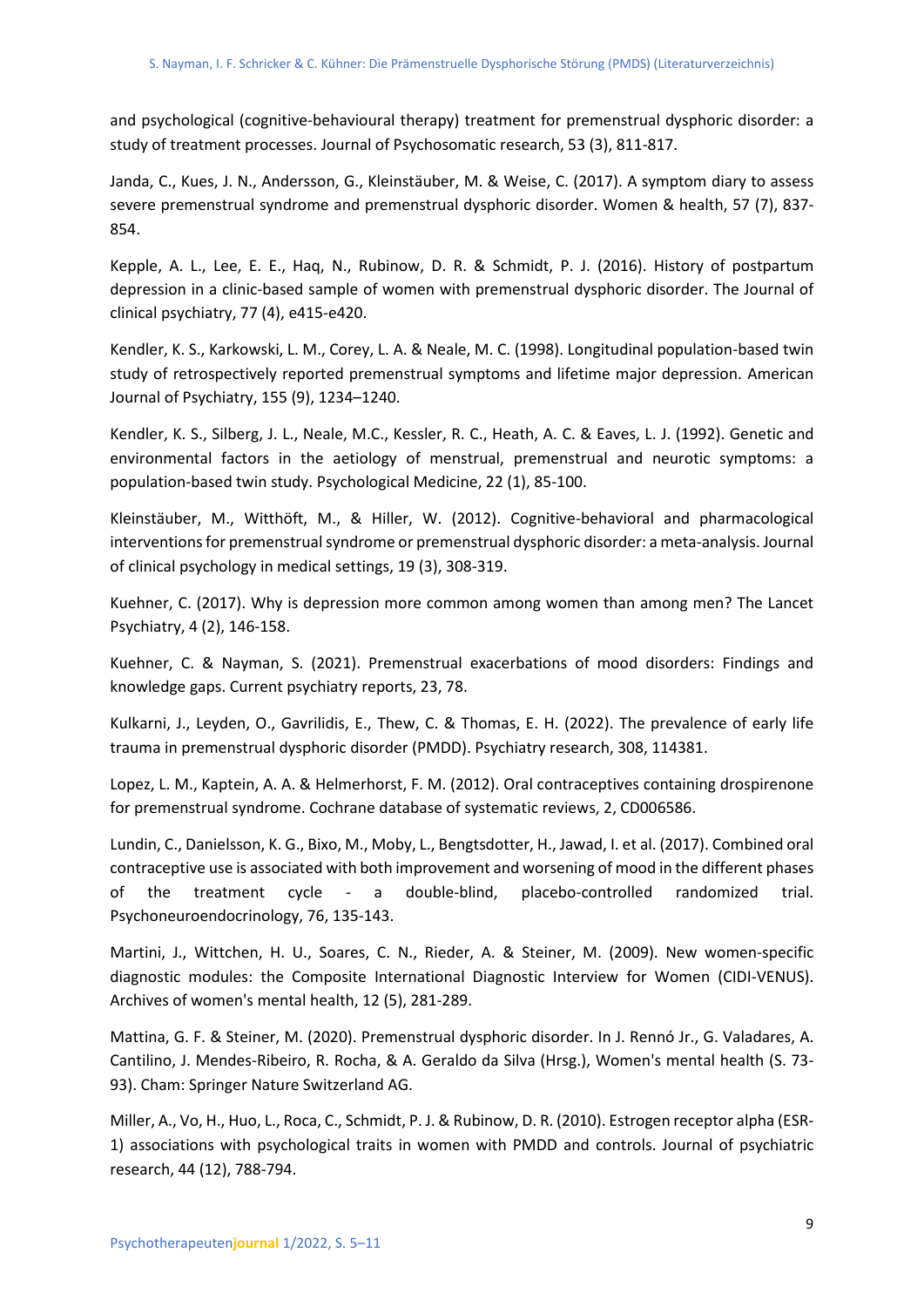Nayman, S., Beddig, T., Reinhard, I. & Kuehner, C. (under review). Effects of cognitive emotion regulation strategies on mood and cortisol in daily life in women with Premenstrual Dysphoric Disorder.

Osborn, E., Brooks, J., O'Brien, P. M. S. & Wittkowski, A. (2021). Suicidality in women with premenstrual dysphoric disorder: a systematic literature review. Archives of women's mental health, 24 (2), 173-184.

Osborn, E., Wittkowski, A., Brooks, J., Briggs, P. E. & O'Brien, P. S. (2020). Women's experiences of receiving a diagnosis of premenstrual dysphoric disorder: a qualitative investigation. BMC Women's Health, 20 (1), 242.

Owens, S. A. & Eisenlohr-Moul, T. (2018). Suicide risk and the menstrual cycle: a review of candidate RDoC mechanisms. Current psychiatry reports, 20 (11), 106.

Pereira, D., Pessoa, A. R., Madeira, N., Macedo, A. & Pereira, A. T. (2021). Association between premenstrual dysphoric disorder and perinatal depression: a systematic review. Archives of Women's Mental Health, 25, 61-70.

Petersen, N., London, E. D., Liang, L., Ghahremani, D. G., Gerards, R., Goldman, L. et al. (2016). Emotion regulation in women with premenstrual dysphoric disorder. Archives of women's mental health, 19 (5), 891-898.

Pilver, C. E., Levy, B. R., Libby, D. J. & Desai, R. A. (2011). Posttraumatic stress disorder and trauma characteristics are correlates of premenstrual dysphoric disorder. Archives of women's mental health, 14 (5), 383-393.

Reed, G. M., First, M. B., Kogan, C. S., Hyman, S. E., Gureje, O., Gaebel, W. et al. (2019). Innovations and changes in the ICD-11 classification of mental, behavioural and neurodevelopmental disorders. World Psychiatry, 18 (1), 3-19.

Rohde, A. (2019). PMS und PMDS – Behandlungsmöglichkeiten in der Frauenarztpraxis, wenn die psychischen Symptome im Vordergrund stehen. Deutsche Gesellschaft für Psychosomatische Frauenheilkunde und Geburtshilfe e.V. Verfügbar unter: https://dgpfg.de/blog/https-dgpfg-de-wpcontent-uploads-2019-05-gyne-2-19-pdf/ [24.02.2022].

Rohde, A., Dorn, A. & Hocke, A. (2017). Psychosomatik in der Gynäkologie. Kompaktes Wissen – Konkretes Handeln. Stuttgart: Schattauer.

Schmalenberger, K. M., Tauseef, H. A., Barone, J. C., Owens, S. A., Lieberman, L., Jarczok, M. N. et al. (2021). How to study the menstrual cycle: Practical tools and recommendations. Psychoneuroendocrinology, 123, 104895.

Schweizer-Schubert, S., Gordon, J. L., Eisenlohr-Moul, T. A., Meltzer-Brody, S., Schmalenberger, K. M., Slopien, R. et al. (2021). Steroid hormone sensitivity in reproductive mood disorders: on the role of the GABAA receptor complex and stress during hormonal transitions. Frontiers in Medicine, 7, 479646.

Segebladh, B., Borgström, A., Nyberg, S., Bixo, M. & Sundström-Poromaa, I. (2009). Evaluation of different add-back estradiol and progesterone treatments to gonadotropin-releasing hormone agonist treatment in patients with premenstrual dysphoric disorder. American journal of obstetrics and gynecology, 201 (2), 139-e1-139.e8.

Sepede, G., Brunetti, M. & Di Giannantonio, M. (2020). Comorbid premenstrual dysphoric disorder in